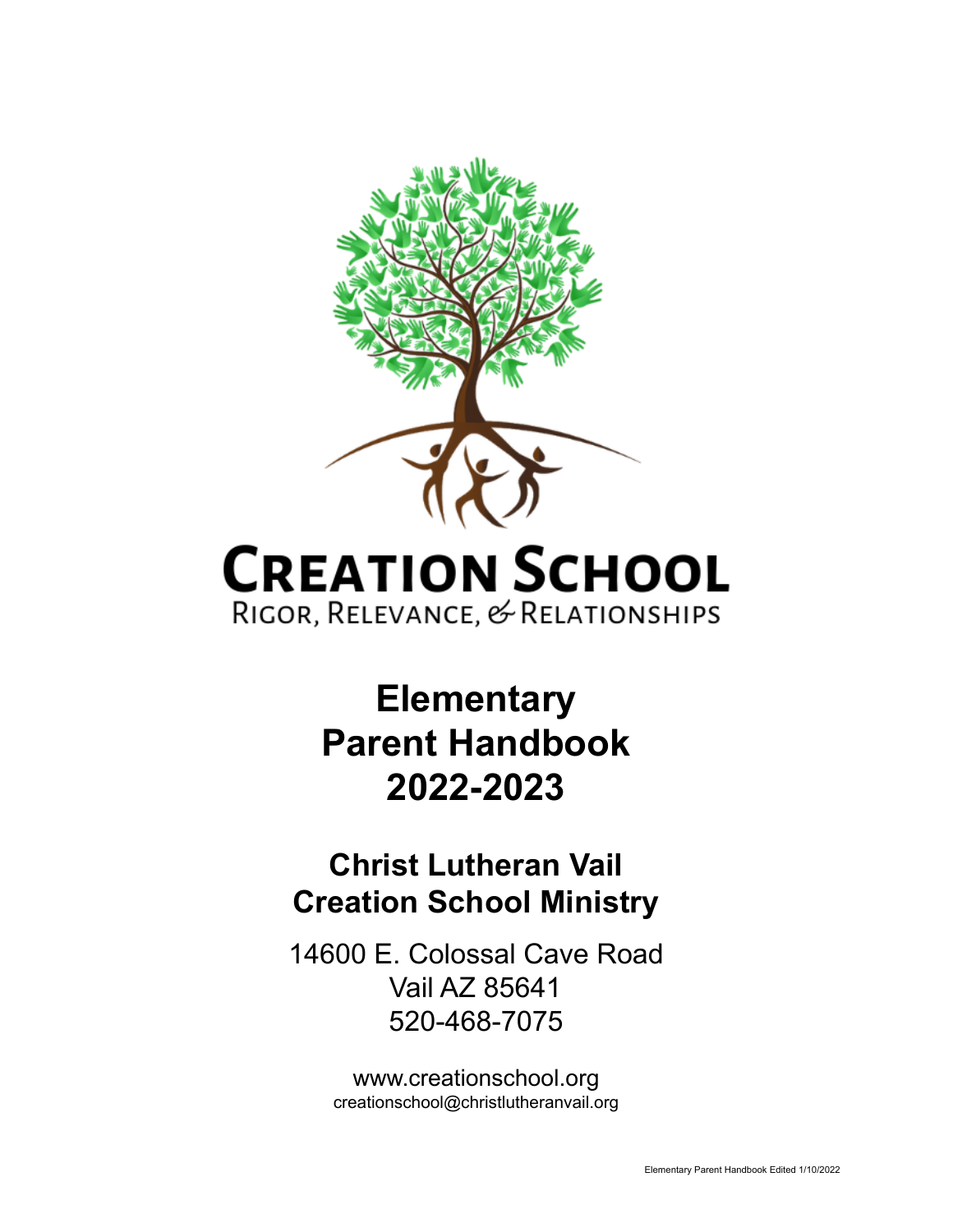### **Christ Lutheran Vail Creation Elementary School Ministry**

"Go and preach the Gospel to all creation." Mark 16:15

**Our Vision**: to be a life-changing connection to Christ in our world

#### **Our Mission Statement:**

The mission of Creation School is to engage in **authentic relationships** and **authentic experiences** in the academic, spiritual, emotional, social and physical lives of its students, their families, the community and the world.

#### **Our Purpose:**

The Creation Elementary School ministry of Christ Lutheran Vail seeks to make loving disciples by providing a safe, high-quality, Christ-centered environment, where children will be nurtured in their faith in Jesus, grow in love and respect for others, and experience the joy of learning in developmentally appropriate ways.

#### **Our Philosophy:**

We believe that each child is truly loved as a child of God, and an heir to the kingdom through the saving grace of Jesus.

We believe that parents are the primary teachers in a child's life and we strive to support the learning that begins at home.

We believe that each child learns through exploration, and makes sense of the world through:

- Intellectual discovery
- An emotional connection to adults and peers
- The physicality of his/her body
- His/her understanding of self and his/her place in the community
- The wonder and appreciation for the miracle of creation and its Creator.

#### **Our Statement of Faith:**

Creation Elementary School is a ministry of Christ Lutheran Vail Church. We teach Christian doctrine from a Lutheran perspective based upon the Word of God. We believe and teach that we are saved by God's grace through faith in Jesus Christ our Lord and Savior. We believe that the Bible is the inspired Word of God, and the absolute authority for Christian living.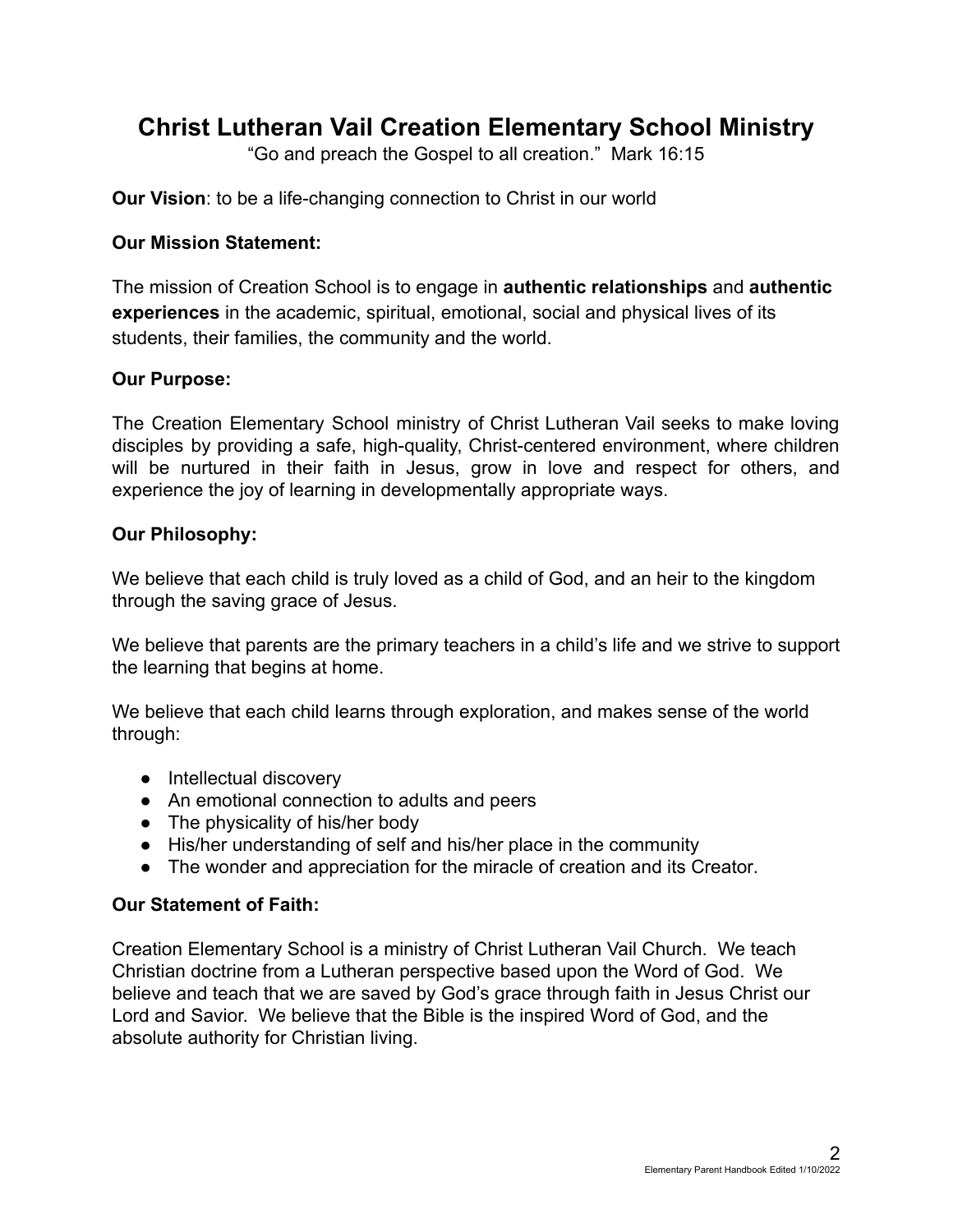#### **Admission Policy**

We believe that every child is a unique creation and a child of God. We seek to create a community where every child can experience the joy of learning in developmentally appropriate ways to the best of his or her abilities.

Creation School does not discriminate based on race, religion, cultural heritage, political beliefs, or national origin.

#### **Hours of Operation, Registration, Tuition**

Campus Hours - 7:50 a.m. - 4:00 p.m. Monday - Friday The buildings are open for student arrival and supervision by 7:50 a.m

Kindergarten (Age 5 as of September 1, 2022) thru Fifth Grade School Hours 8:15 a.m. – 2:45 p.m. Monday - Friday

Classes begin at 8:15 a.m

#### *Late Arrival/Tardy*

A little late is too late. All students arriving once the school gate is closed and after the scheduled start time for their classroom are required to stop by the front office. When students are tardy, it not only affects them; everyone else around them is disrupted. Excessive tardies will result in meeting with the school director.

\*Half-days - Students are dismissed at 12 p.m. and must be picked up by 12:05 p.m.

#### **Registration**

Registration is for the entire (10 month) school year. To register your child, please complete the following registration forms, and return them with your registration fee during the financial aid advisory meeting.

- Creation School Registration Form
- Emergency, Information and Immunization Card
- Copy of Immunization Record *(even if there are no changes - we are unable to pull from last year's file*).
- Media Release Form
- Race and Ethnicity Data Collection Form
- "Getting to know you!" Form
- Creation School Handbook Parent Acknowledgement Form
- Tuition Intent to Pay Form

All registration forms are available on our website at [www.creationschool.org](http://www.creationschool.org/elementary-school-forms)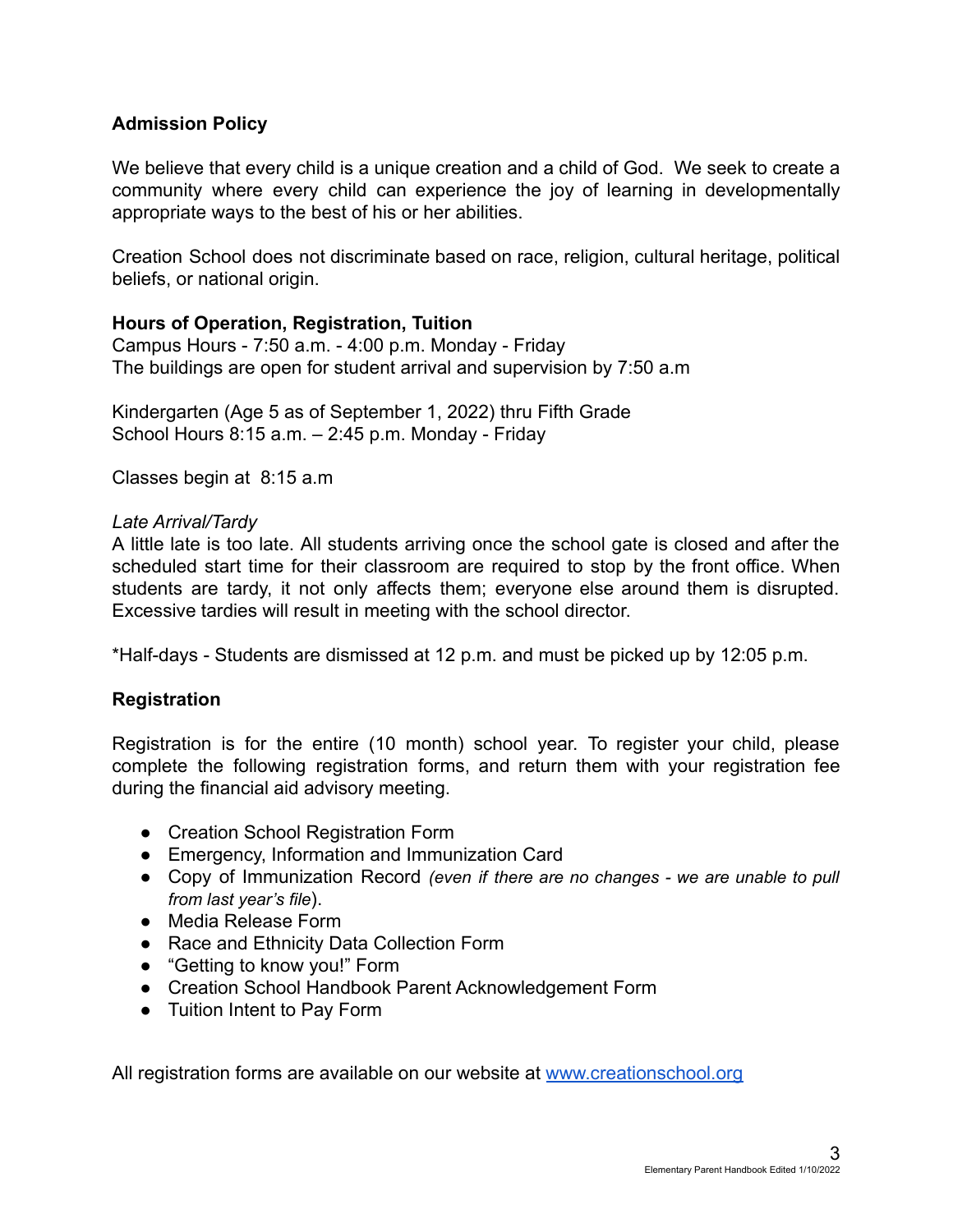#### **Financial Support from Christ Lutheran Vail Church**

Creation Elementary School is sponsored by Christ Lutheran Vail Church. However, Creation School is financially dependent solely upon the tuition and donations provided by our parents and partners in the educational ministry. All donations are welcome and go to enrich the experiences of the children.

We also strongly suggest that ALL families consider allocating Arizona tax credit dollars to support Christian education at Creation School.

#### **Tuition**

Tuition is \$778 month/\$7,780 annual Tuition payments are due by the  $5<sup>th</sup>$  of each month.

Families are required to schedule a meeting with the Financial Aid Advisor to discuss tuition in further detail.

#### *Tax Credit Scholarships*

Tuition at Creation School is amazingly affordable as a result of scholarships. The Arizona Private School Tax Credit offers a unique opportunity for AZ taxpayers to make contributions to various School Tuition Organization (STO) and recommend students at Creation School. Taxpayers receive a dollar-for-dollar AZ State Tax Credit and students receive tuition scholarships. STOs has provided over \$115,000 in the last year to Creation Students, which has made tuition affordable for families at all income levels. All elementary families should meet with the school's financial advisor.

#### *Tuition Preschool Discounts*

Siblings who register at Creation Preschool are eligible to receive a reduced registration fee of \$100 and receive a 10% monthly discount on their tuition.

#### **Disenrollment Procedure**

Christ Lutheran Vail requests a two-week notice if you are removing your child from the program. Refunds will be evaluated on a case by case basis, but will not be given unless notice was provided.

#### **Special Needs**

Please speak with the School Administrator concerning your child's special needs.

#### **Curriculum**

Creation School's curriculum encourages child-inspired and teacher-guided activities to promote deeper engagement.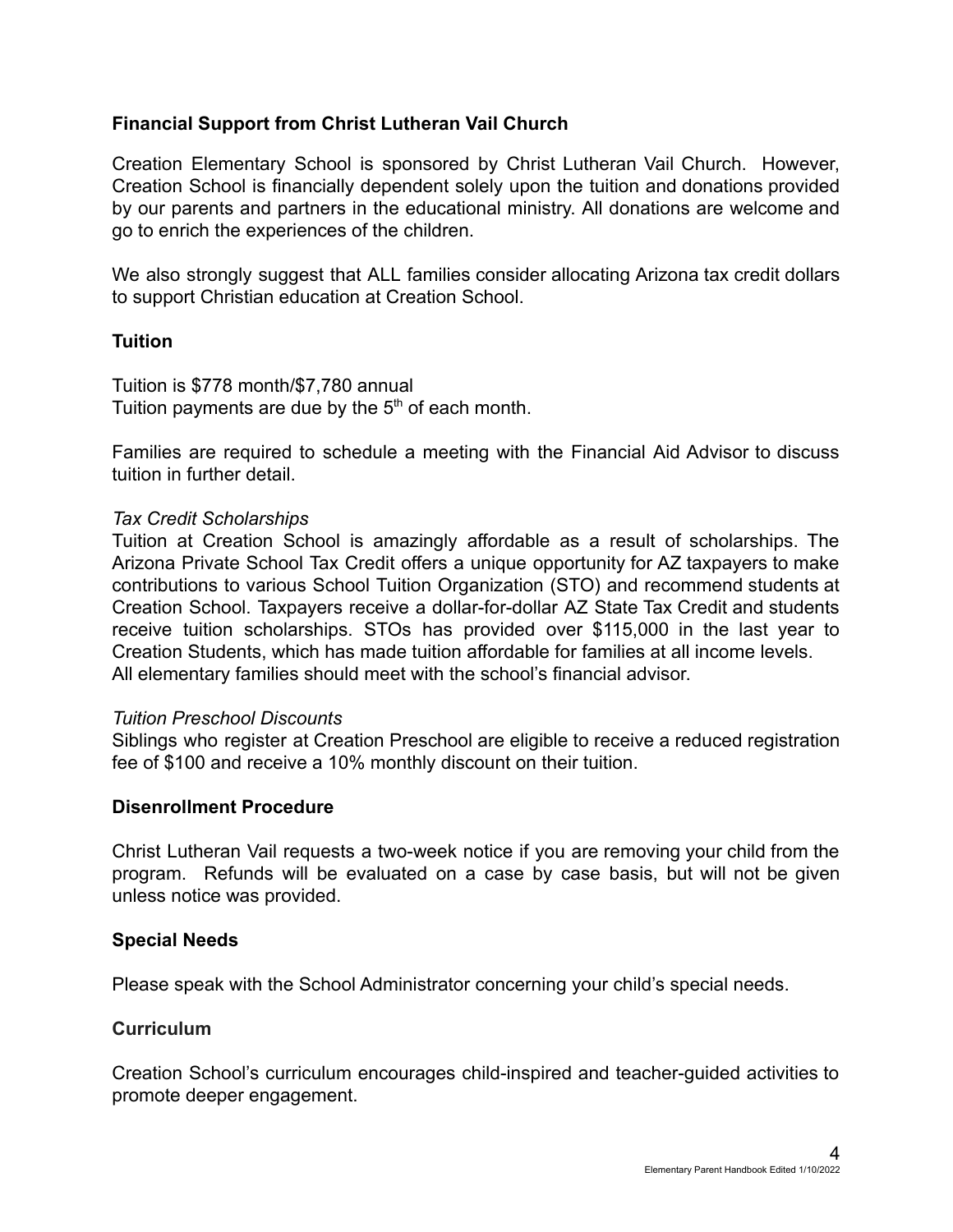Teachers incorporate Arizona Learning Standards to create the framework for project based education and emergent curriculum.

"One in Christ" materials introduce Christian principles such as respect for self and others, a sense of responsibility, empathy, cooperation, and Love for Jesus as Lord and Savior.

In addition to the fundamental principles of education, Creation School offers weekly Physical Education. Physical Education, both in school and after-school sports programs, exists to provide positive, well-organized activities that contribute to the development of the whole child. The program is meant to model and teach Christian principles and the ideals of good sportsmanship.

Goals and Objectives

- To develop in all participants those skills related to athletic achievement
- To develop qualities that reflect good sportsmanship
- To develop within all participants a sense of team spirit and responsibility while fostering an appreciation for individual accomplishments
- To provide experiences of healthy, fair competition

Creation School teachers continue their professional development in best practices and latest research in Education. Creation School Teachers cultivate relationships to educate the whole child.

#### **Homework**

Creation School does not assign nightly or weekly homework in the lower elementary grades (kindergarten through third grade). Overwhelmingly research has been unable to prove that homework in the lower elementary grades improves student performance. However, research has shown when families spend time together, students achieve much more. We are going to ask that you spend your evenings doing things that are proven to correlate with student success; read to your child, eat dinner as a family, play outside and get your child to bed early. It is our hope students will utilize "at-home" time to learn to be life long, responsible, self-directed learners. We hope our "no homework policy" will encourage creativity, curiosity, and family time.

#### **Digital Media and Movies**

Creation School will use movies or other digital media occasionally as part of its curriculum. Only movies with a "G" rating will be shown.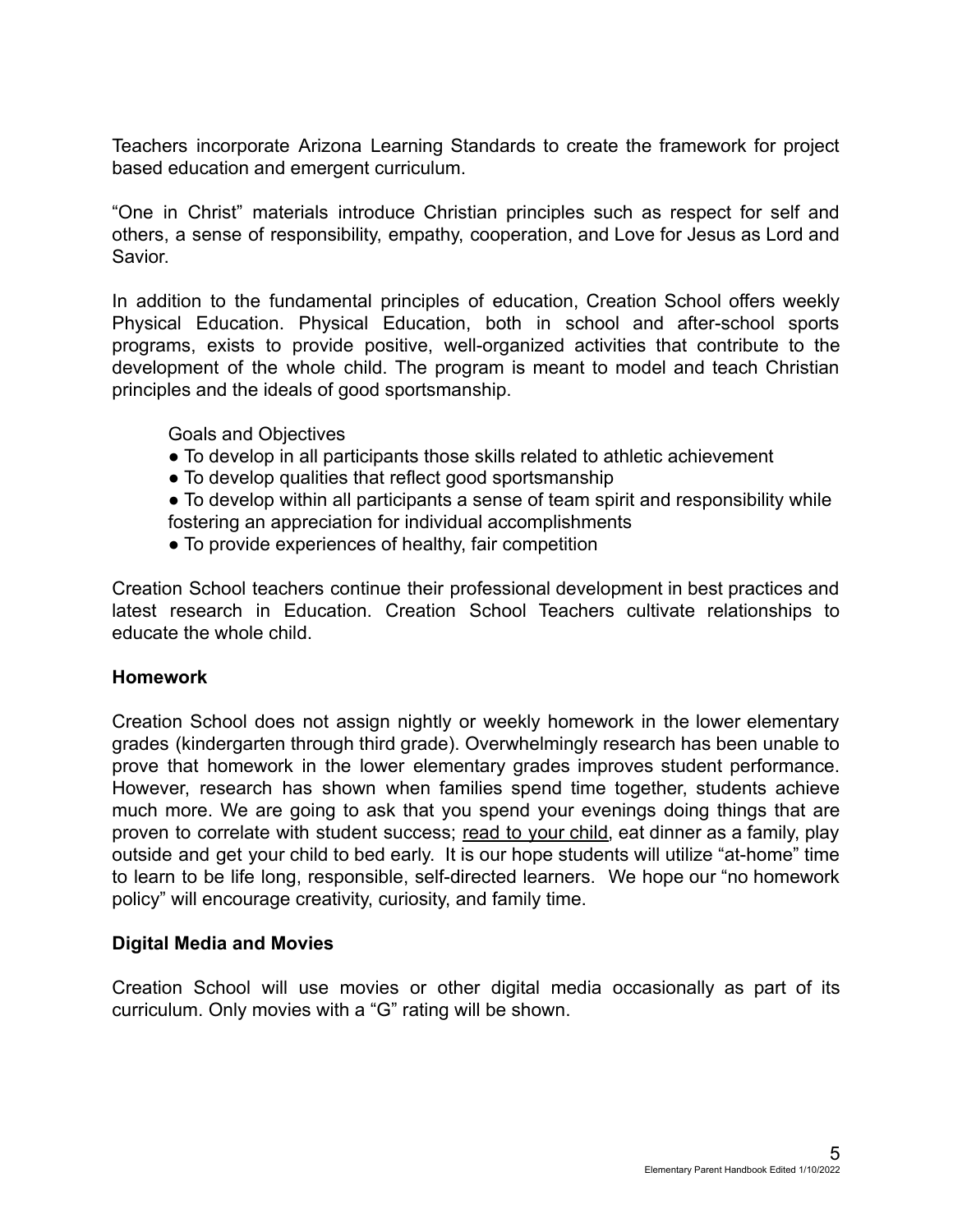#### **Attendance**

Regular attendance for each child is necessary for maximum growth. Therefore, parents and the school should assume the responsibility for regular attendance. The regular school attendance of a child of school age is required by state law. Regular attendance is essential for success in school; therefore, absences shall be excused only for necessary and important reasons including illness, bereavement, other family emergencies, observances of major religious holidays of the family's faith, and doctor's appointments that cannot be reasonably scheduled during non-school time.

Arriving on time for the start of school is important to the child's education and the continuity of classroom operations. Parents should make every effort to have their child(ren) arrive at school on time. Any child who is not in the classroom at 8:00 a.m. is considered tardy.

We are interested in educating all our students and are willing to work with parents/guardians in correcting a child's truancy problem. If we are able to help with any issues that contribute to unexcused absences or tardies, we welcome the opportunity to work with parents/guardians.

Arizona law requires that a parent or legal guardian must ensure that their minor child between the age of six and sixteen is in school for the full time school is in session, unless otherwise legally excused pursuant to A.R.S. 15-802 or 15-803.

An Affidavit of Intent stating that your child is attending a private school must be filed with the county school superintendent. Affidavits need only be filed once, within thirty days of the beginning of instruction. The affidavit may be obtained from the Pima County School Superintendent's Office or downloaded from our website ([www.creationschool.org\)](http://www.christlutheranvail.org).

Please ensure the following is included with your submission to Pima County:

- Certified copy of your student's birth certificate; it will be returned to you. (Required by [A.R.S. §15-828](http://www.azleg.gov/viewdocument/?docName=http://www.azleg.gov/ars/15/00828.htm))
- Signed/stamped by a Notary Public.

#### **Sick Policy**

Please notify the school of any illness or injury. Parents must notify the office immediately when the child has a communicable disease with information on the type of illness and the number of days you expect your child to be absent. Children will not be admitted if they have an infectious illness of any kind or if they are running a fever.

You will be notified if your child is exposed to a contagious illness at school.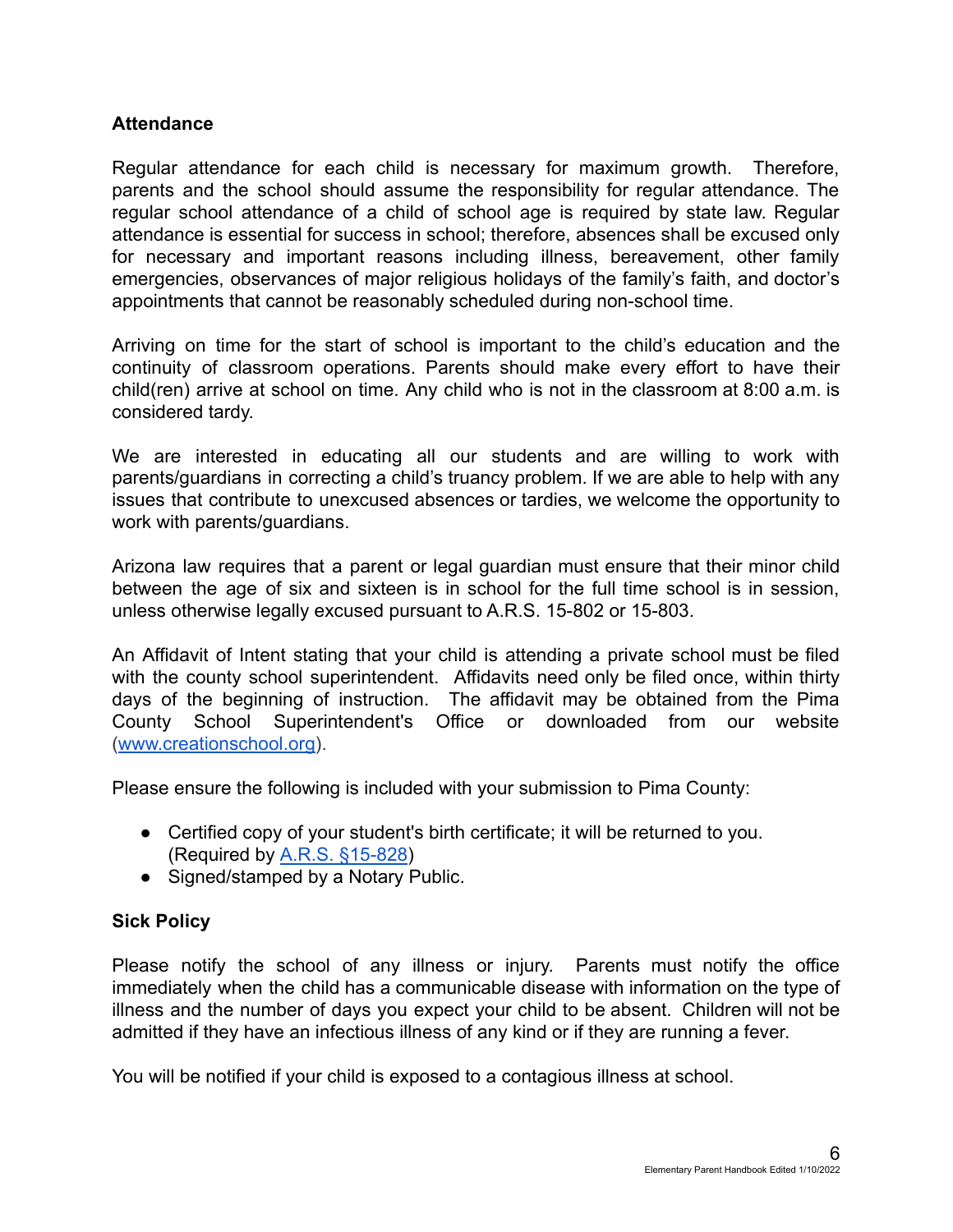If a child becomes ill during the day, we will contact the parents at once. Please inform us of the arrangements for picking up your child. Children who become ill during the day will be isolated from the other children, when possible. If a child has diarrhea, vomits or has a temperature of 100.3 degrees, you will be called to pick up your child.

Children should be kept at home if any of these conditions exist:

- If your child has a fever or has had one in the previous 24 hours
- If your child has a cold that is less than 2 days old
- If your child has a heavy nasal discharge
- If your child has a congested cough
- If your child has symptoms of a possible communicable disease to include, sniffles, reddened eyes, sore throat, headache, abdominal pain, discharge from eyes, fever, rash, diarrhea, vomiting, pinworms or head lice in the past 24 hours.

#### **Return of Your Child to School**

Your child may return to school if:

- no fever or vomiting or diarrhea for 24 hours **without medication/no symptoms** (ex Tylenol / Motrin)
- the cold is over, but there is a minor nasal drip.
- you've obtained a doctor's written release.

#### **Medication Procedures**

Any prescribed medication taken by students during the school day requires a completed **medication authorization form** signed by the parent. All prescribed medication must be in the original prescription bottle with the pharmaceutical label on it stating the appropriate dosage and stop dosage date. Absolutely no phone authorization of pain medication can be made. All medication will be kept in the Early Care and Education file in a locked container and will be dispensed only by office personnel or Director. **All known allergies must be reported to the School Administrator.**

#### **Illness and Injury Procedures**

If your child becomes ill or injured, the following steps will be taken:

- Parents or legal guardians will be notified through written notice, phone call or in person
- Your child will be isolated from the group
- 911 may be called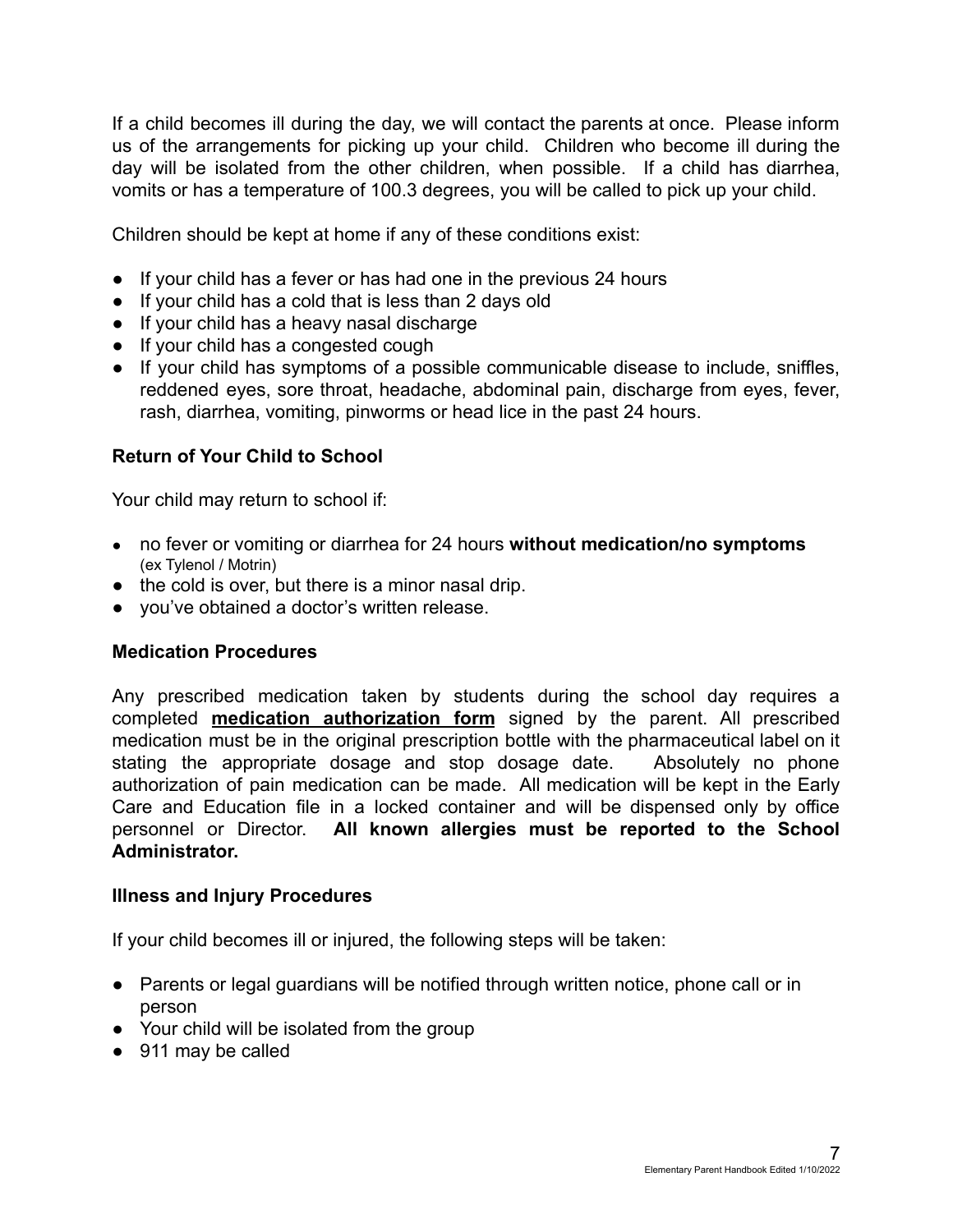Young children often experience falls or bumps during the course of a day, especially in the outdoor classroom. Usually, they do not result in serious injury and are handled with simple comfort, a drink of water, or a sympathetic band-aid or ice pack (i.e. not necessary but yet comforting). When children sustain a cut, bruise, or other injury, staff members will provide treatment according to procedures specified in our pediatric first aid training. Teachers will report the injury to parents, guardians or caregivers, recommend treatment by a medical professional, if appropriate, and complete an injury report within one day. Copies are kept in the accident/injury logbook. A notification will be placed in the child's backpack for the child to take home. Parents or guardians will be notified immediately in case of a more serious accident and prompt action will be taken including contacting EMS personnel if a situation warrants. If necessary, we will accompany the child to the hospital preferred by the family in the ambulance. In these cases, injury reports are supplemented by the EMS reports.

#### **Behavioral Guidelines**

We believe that children can learn to behave appropriately when their needs are met, they have the opportunity to discuss problems, and view positive role models.

Classroom guidelines for behavior are set by the teacher and students during several class meetings and as needed throughout the year. Guidelines typically set up the parameters around **respect for others, respect for the environment, and respect for oneself.** Guidelines are put in place to maintain a sense of neighborhood and keep everyone safe.

If a child engages in an inappropriate activity, we will explain to him or her why those actions are unacceptable to others and work toward a resolution.

Children who continue to exhibit poor choices and/or hurt him/herself or another child will be guided to behave in a manner consistent with our policy of loving one another and being good neighbors. Guidance methods may include redirection, a class meeting for input into the problem, or a time away to rest and reset the behavior.

A child who resists guidance to the proper, loving behaviors, will prompt the director to schedule a conference with the parents, teachers, and behavior specialist, so that a behavior plan can be put into place. The director reserves the right to protect the safety of all children, and when appropriate, may suggest an educational opportunity elsewhere.

If the child's behavior continues to be disruptive or aggressive after consultation has been made with the parent/guardian, it may result in either a suspension or dismissal from Creation School.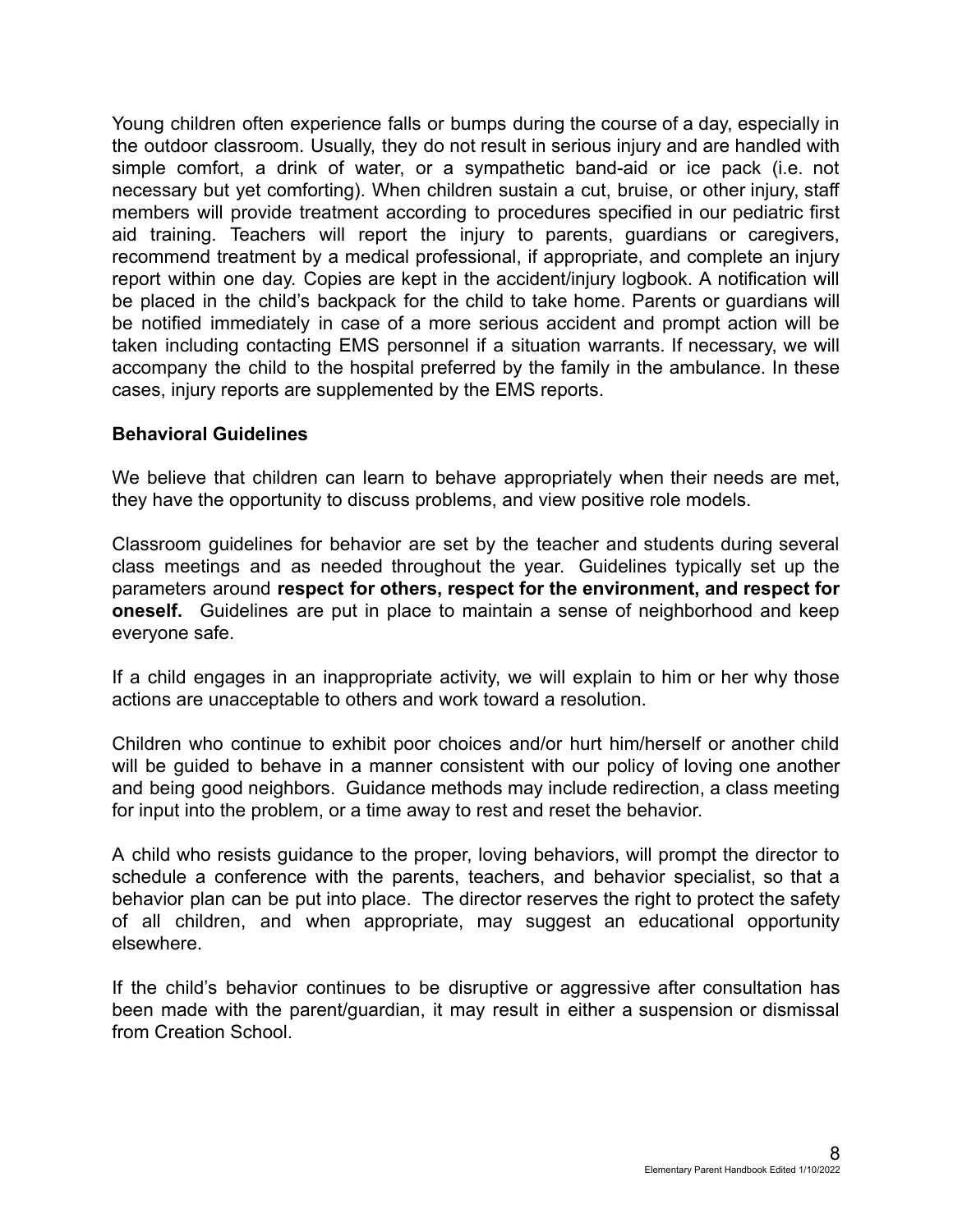#### *Behaviors displayed by the teacher or parent which involves humiliation, striking a child or any other physical display of anger in the classroom will not be tolerated.*

#### **Clothing and Appearance**

The comfort of one's body is critical in the advancement of learning. Children should be in clothes that will accommodate a variety of active and messy activities. We suggest:

- Tennis shoes, athletic shoes, sturdy oxfords, or boots for playground use, rather than sandals as children may trip and fall more easily. Flip flops or any type of sandal without backs are NOT recommended.
- All clothing should be marked with your child's name
- Appropriate dress for the season

Self dressing is an important consideration when purchasing clothing. One of our objectives here at the school is to encourage children to dress and undress themselves as well as they are able. Your child's independence is an important part of learning. We do not expect perfection, but we do encourage progress toward self help since this will enhance a child's feeling of competence.

Elementary students participate in Physical Education Classes throughout the week. Appropriate **dress for PE classes** includes: Sport shoes, socks, and comfortable clothing. Participants will need a pair of properly-fitting shoes for running and other physical activity. Not having properly-fitting shoes is a risk of injury, and may result in dismissal from Physical Education that day. Continual dismissal will result in an overall lowered participation grade.

#### **Shoes**

We recommend shoes be worn when outside. Because of the variety of materials the children will encounter (wood chips, sand, gravel, water, mud), closed-toe shoes are safest. Remember that the shoes will also be exposed to messy play, so it is possible they will get muddy.

In an effort to keep our classroom clean, we may remove our shoes when we enter the indoor space. You may provide an "indoor shoe", slipper, or sandal if your child would be more comfortable.

The Arizona Department of Health Services has advised us that having shoes off during a fire drill may cause an injury.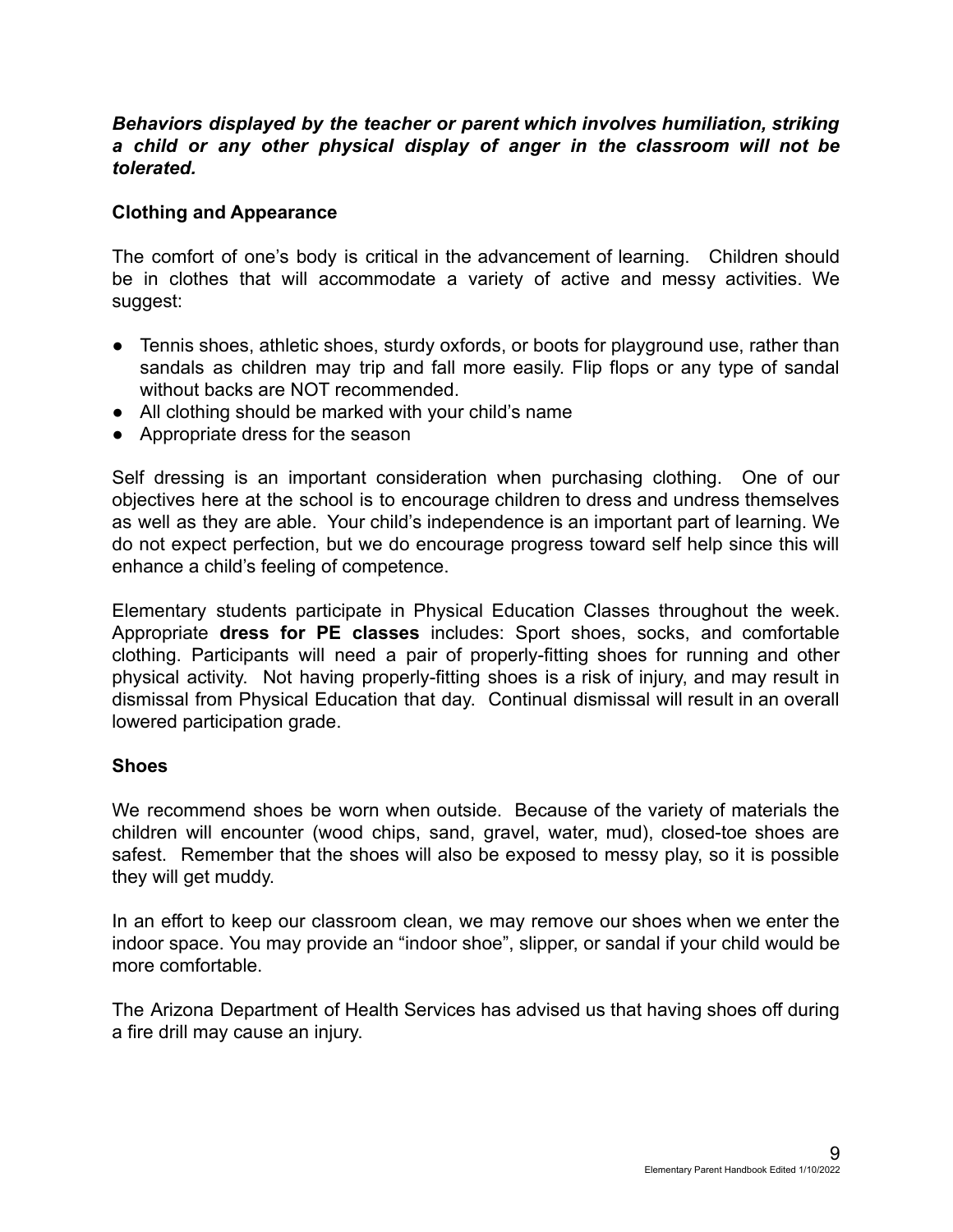#### **Backpacks**

Children will need to bring a backpack each day to hold their extra clothes, and transport classroom projects and teacher notes back home. Please monitor the contents of your child's backpack to avoid any unnecessary surprises (like soiled clothes left too long, or critical information about the program). Children tend to use backpacks as a toy transport. Toys should be left at home, to avoid being lost or broken.

#### **School Policy Determination, Implementation and Resolution**

Parent inquiries about our policies should be directed to the director and secondarily to the senior pastor. If the inquiry cannot be answered/resolved at one of those levels, the parent may take the issue to the CLV Board of Ministry Directors.

#### **Parent Participation**

Parents/Guardians are encouraged to interact with children in any and all school programs and activities. Parents/Guardians are invited to participate in programs, field trips, special projects, class parties, chapel. etc. We encourage each family to participate as much as possible. Parents are always welcome in our classrooms.

*Parents are free to visit at any time, but we do ask that conversations about individual children or concerns happen outside of class time. If you have any concerns or are uncertain about anything relating to CLV's Creation School Ministry, please contact the school administrator so that a meeting may be scheduled as soon as possible.*

#### **Creation School Parent Teacher League (PTL)**

The organization is established for the purpose of supporting the education of children at Creation School by fostering relationships among the church, school, parents, and teachers. The mission of the Creation School PTL is to sustain, enhance and enrich the academic learning environment of our students while providing the help and resources to better support and equip our teachers and staff. The Creation PTL will strengthen our school by:

●Raising funds to provide cutting edge facilities for our students and teachers

●Ensuring a strong parent teacher relationship through a spirit of appreciation and open communication

●Providing social opportunities to connect parents, teachers, staff, church and students.

If you have any questions, require additional information, or would like to join our PTL please email them at *[creationschoolPTL@gmail.com](mailto:creationschoolPTL@gmail.com)* or visit the PTL Page found on our school website.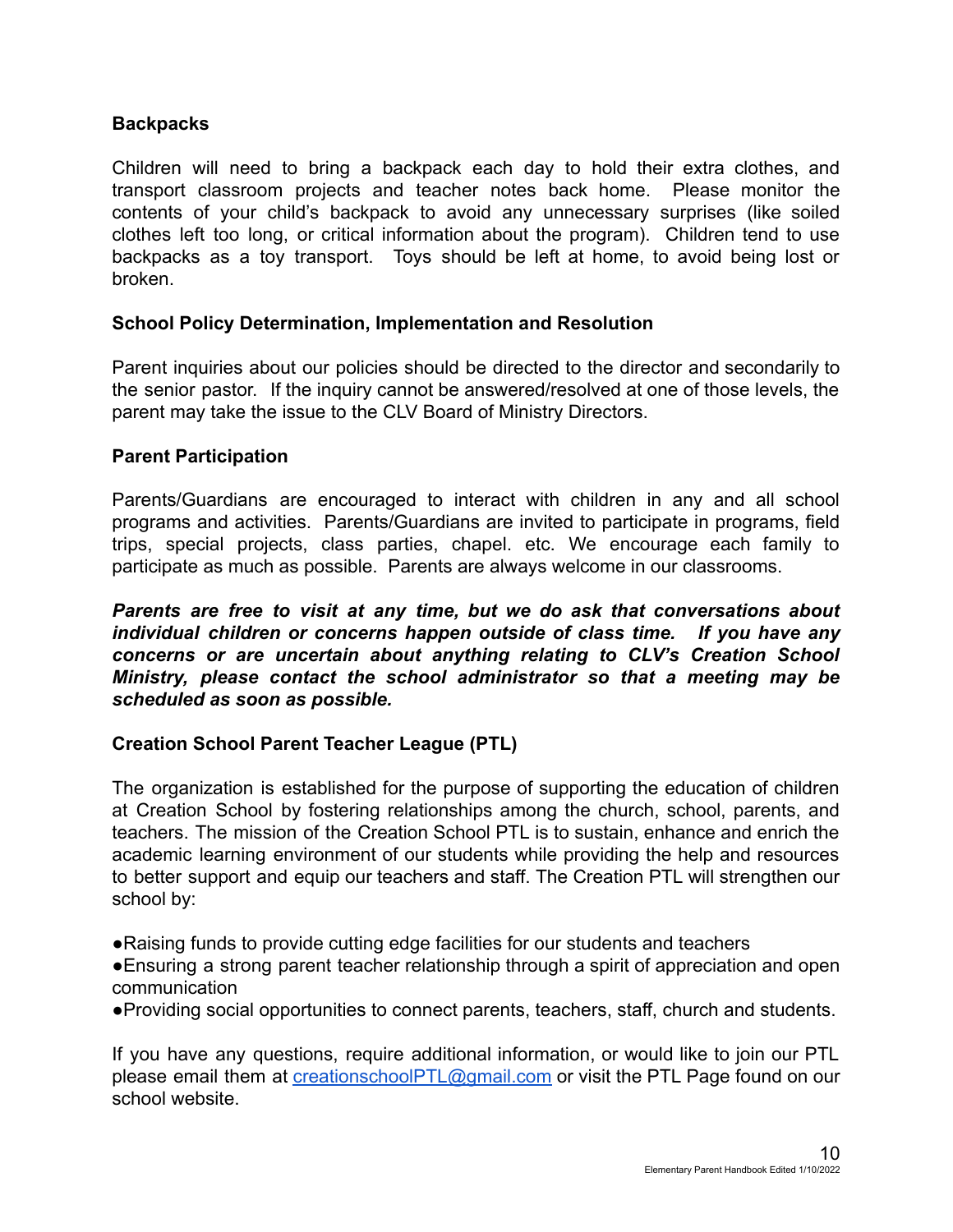#### **Parent Volunteers at Creation School**

Like most Christian schools across the nation, each family will have an opportunity to volunteer at the school or classroom.

#### **A. Work Days**

Creation School schedules work days throughout the school year. Many things will need to be done around campus, including yard/lawn work, work on the playgrounds, work in the classrooms, etc. You may sign up for as many of these days as you would like.

#### **B. Creation School Parent-Teacher League (PTL)**

The Creation School PTL has many service opportunities available throughout the year. Opportunities include volunteering for the Fall Fundraiser, the fall family event, teacher appreciation week, the winter family event, the spring family event, or other fundraisers/school events the PTL offers this year.

#### **C. Other Volunteer Opportunities**

- Church Service benefiting Creation School children directly: Service opportunities include the CLV MOPS kids, set up/take down for church service, at Wednesday night youth groups and more.
- Classroom or Library Volunteers at the discretion of the teacher(s).
- After-school Clubs/Activities help create, lead and facilitate an after-school activity. Please email the Volunteer Coordinator for more information.

#### *Additional Volunteer Information*

All individuals who volunteer in the school must complete the CLV mandated background check .

The main responsibility of a volunteer is to assist the administration or teachers. For this reason, **siblings are not allowed to accompany parent volunteers** to school to serve lunches, to assist with class parties, or to help in the classroom.

Should you have any questions, please feel free to email your student's teacher or email [creationschool@christlutheranvail.org](mailto:creationschool@christlutheranvail.org)

#### **Field Trips**

Field trips may take place during a variety of times throughout the school year, offered as an additional opportunity for extended learning. Parents will be responsible for attending with, and transporting their own children and any fees associated with the trip.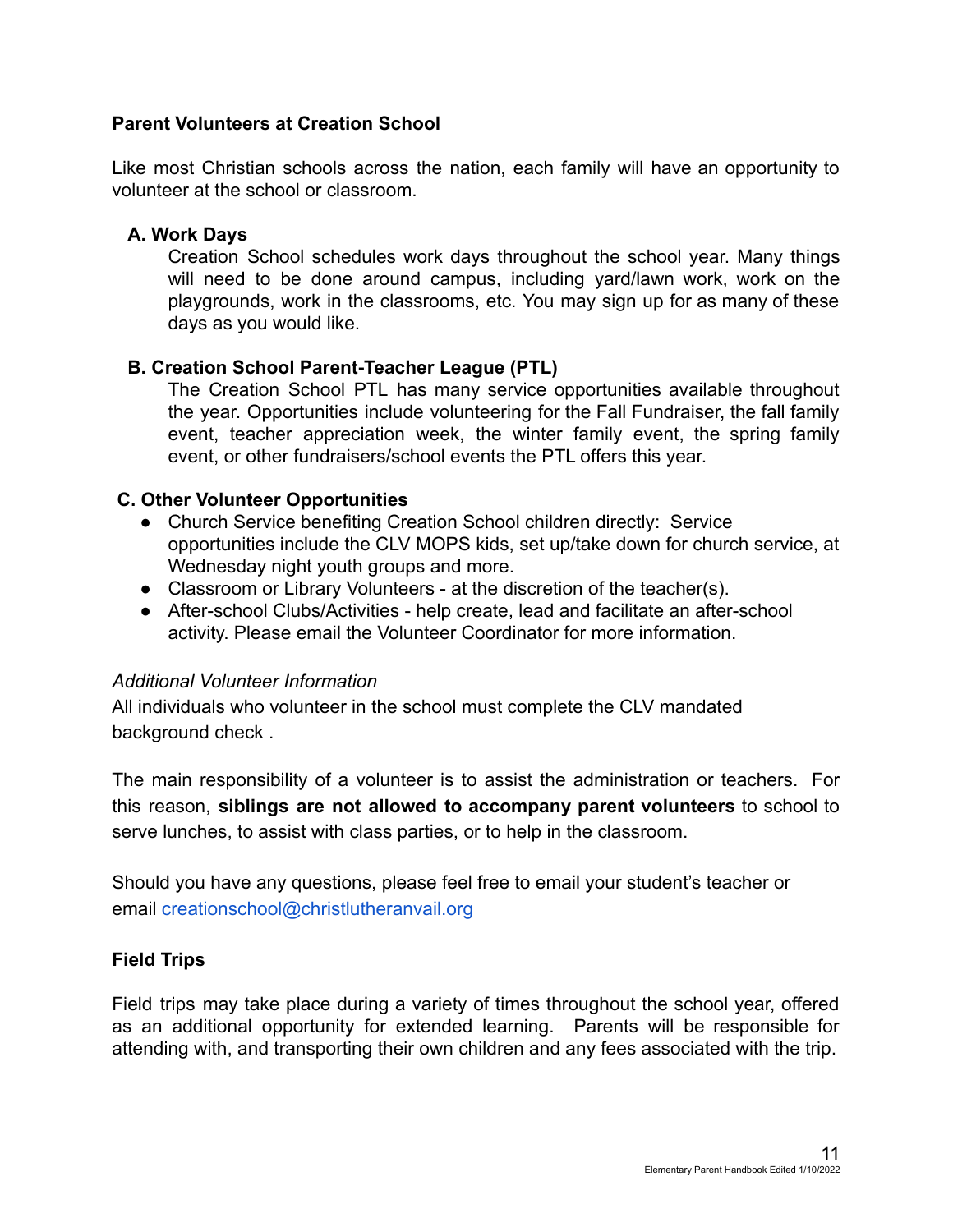#### **Transportation**

There is no transportation provided by Creation School either to or from the campus, or on field trips. All transportation needs are the responsibility of the parent.

#### **Nutritional Foods**

Creation School has a snack/lunch time available for the children. Parents are requested to supply a nutritious, non-refrigerated snack and lunch for their child every day. The Arizona Department of Health Services recommends at least 2 components in each snack, such as a combination of protein, whole grains, fruits, or vegetables.

Please bring your child's snack/lunch in a lunch box labeled with your child's name. Please include an ice pack to ensure proper cooling.

*It is also important to provide a water bottle for your child to use during the day.* It should be labeled with your child's name and taken home every day for washing.

#### **Insurance**

Christ Lutheran Vail Creation School carries the required amount of liability insurance for school coverage.

#### **Accident/Emergency Policy**

In the event of an accident or emergency, parents are to be notified verbally within 30 minutes by phone or other expeditious means; which will be performed by the Director. In his/her absence the next person in the chain of command will resume this responsibility.

In the event of an accident or emergency, parents are to be given written notification within 24 hours; which will be performed by the Director. In his/her absence the next person on the chain of command will resume this responsibility.

#### **Media Release**

We are proud of who your child is and what he or she can accomplish. We use digital media in our classroom observations, documentation, and publicity. Some of these photos may be used to promote the Elementary Education programs on the Christ Lutheran Vail website, Facebook, or other displays. The children in these pictures will have no identifying labels, nor will their pictures be sold to outside companies. Please fill out the media release form included in the registration packet, to allow us to use these images.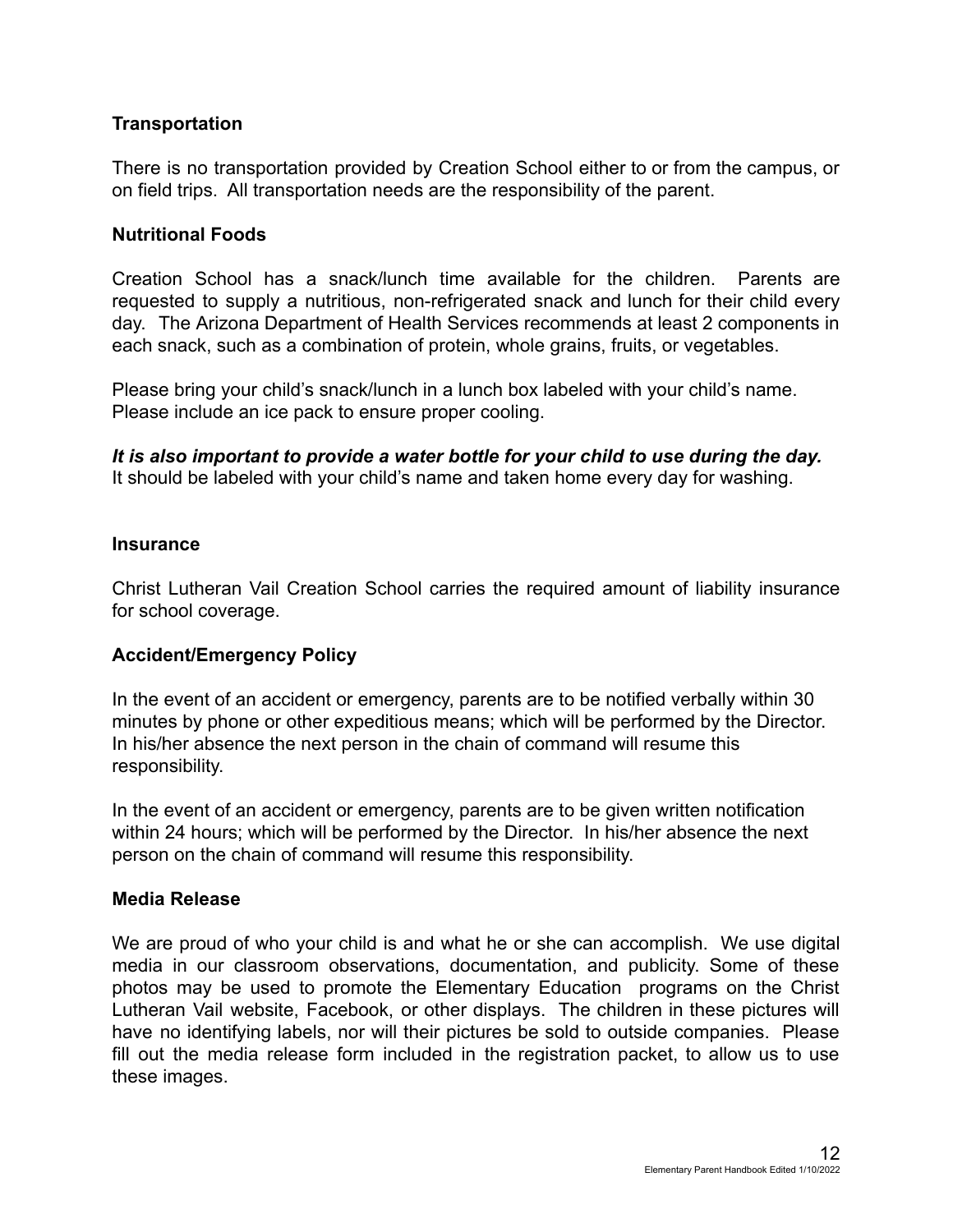#### **Sunscreen Policy**

Parents are strongly encouraged to put sunscreen on their child every day before coming to school. If a child needs sunscreen to be reapplied, a Creation School staff member may only apply sunscreen with a note from the child's parent; sunscreen must be provided by the child's family. Sun hats, long sleeve shirts, and sunglasses are also recommended.

#### **Pesticide Use**

Occasionally, pesticides will be used on campus. Parents will be given a 48-hour notice prior to use, which will be posted on the classroom door.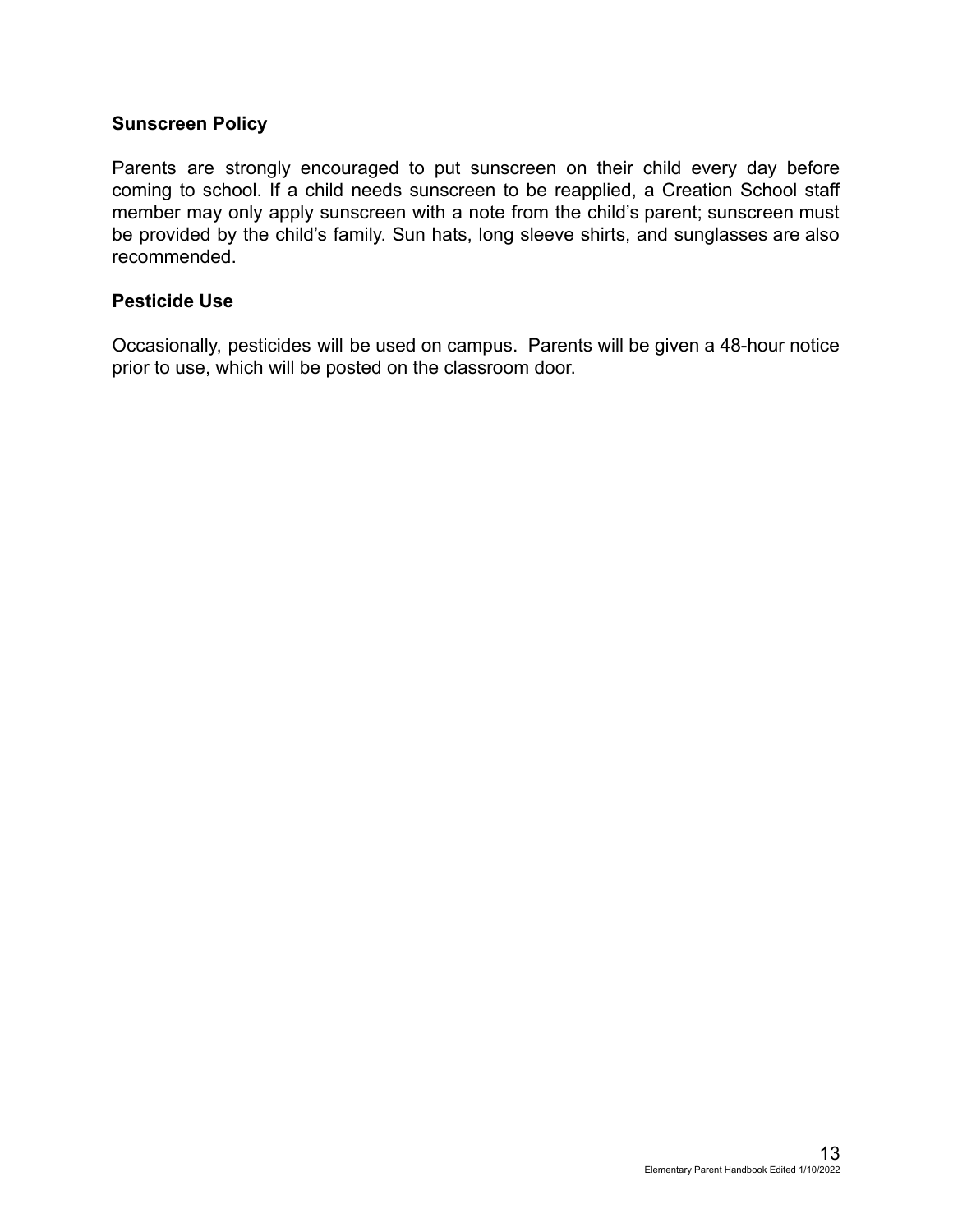#### **Partnership Expectations**

**As partners in your child's learning, you can expect from Christ Lutheran Vail's Elementary Education Ministry a high-quality, loving, and educational experience for your child. You can expect from us patience and respect when dealing with conflict, along with grace and forgiveness afforded to every relationship. You are welcome to join us on site at any time to be a part of the educational journey.**

**As partners, here's what we expect of you:**

**We expect that you will provide a loving and safe home for your child.**

**We expect that you will provide nutritious food and appropriate clothing to keep your child healthy.**

**In case of illness, we expect you will keep your child away from other children, to avoid spreading the sickness.**

**We expect you to be informed, which means: responsibly read the notices posted for parents, as well as seek out information if you have questions. The notices posted may include upcoming events, application of pesticide on the premises, or exposure to contagious sickness.**

**We expect you to clean out your child's backpack.**

**We expect you to take an extended role in your child's learning, which may include reading to your child in your home, participating in church or community events, and attending parent meetings and training.**

**Together, we expect to find joy in our calling, love in our interactions, and peace in our circumstances.**

**Together, we expect a bright future for our children, days filled with laughter, and a community built by our partnership.**

**Together, we expect to strengthen God's families through the healing gospel of Jesus Christ.**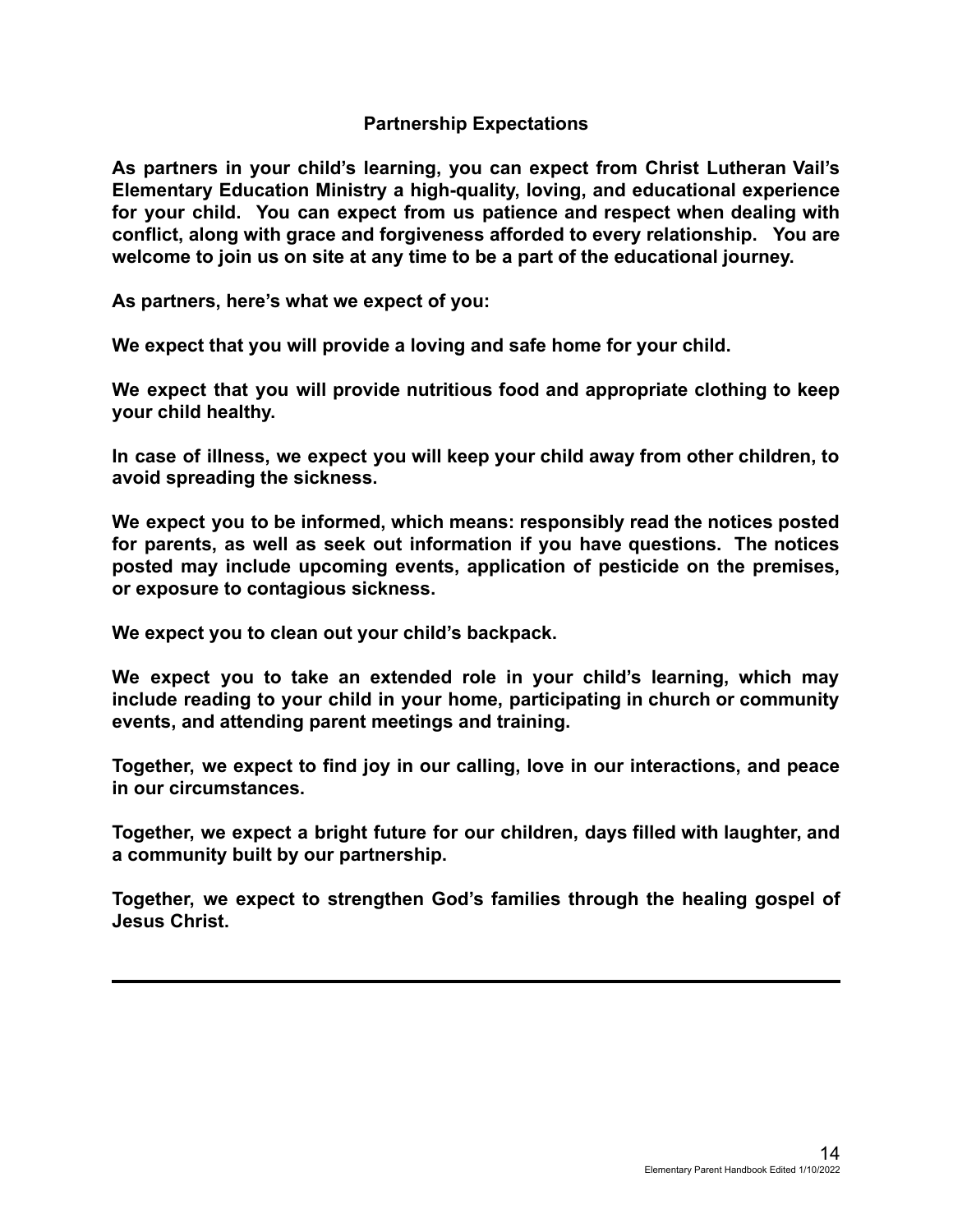### **Christ Lutheran Vail Creation School Handbook PARENT ACKNOWLEDGEMENT**

This is to acknowledge that I/we have received a copy of the School Handbook.

I/We understand that this handbook provides the guidelines for the school regarding their policies and procedures.

I/We also understand that it is my/our responsibility to read, understand, become familiar with, and comply with the standards and policies that have been established.

I/We further understand that the Elementary School reserves the right to modify, supplement, or revise any policy from time to time, with or without notice, as it deems necessary or appropriate.

\*\*\*\*\*\*\*\*\*\*\*\*\*\*\*\*\*\*\*\*\*\*\*\*\*\*\*\*\*\*\*\*\*\*\*\*\*\*\*\*\*\*\*\*\*\*\*\*\*\*\*\*\*\*\*\*\*\*\*\*\*\*\*\*\*\*\*\*\*\*\*\*\*\*\*\*\*\*\*\*\*\*\*\*\*\*\*\*\*\*\*\*

By signing below I/we fully acknowledge that I/we have completely read the handbook provided to us.

Name of child enrolled **Name** 

Parent/Guardian's Signature Date

\_\_\_\_\_\_\_\_\_\_\_\_\_\_\_\_\_\_\_\_\_\_\_\_\_\_\_\_\_\_\_\_\_\_\_ \_\_\_\_\_\_\_\_\_\_\_\_\_\_\_

\_\_\_\_\_\_\_\_\_\_\_\_\_\_\_\_\_\_\_\_\_\_\_\_\_\_\_\_\_\_\_\_\_\_\_ \_\_\_\_\_\_\_\_\_\_\_\_\_\_\_

Parent/Guardian's Signature **Date** Date